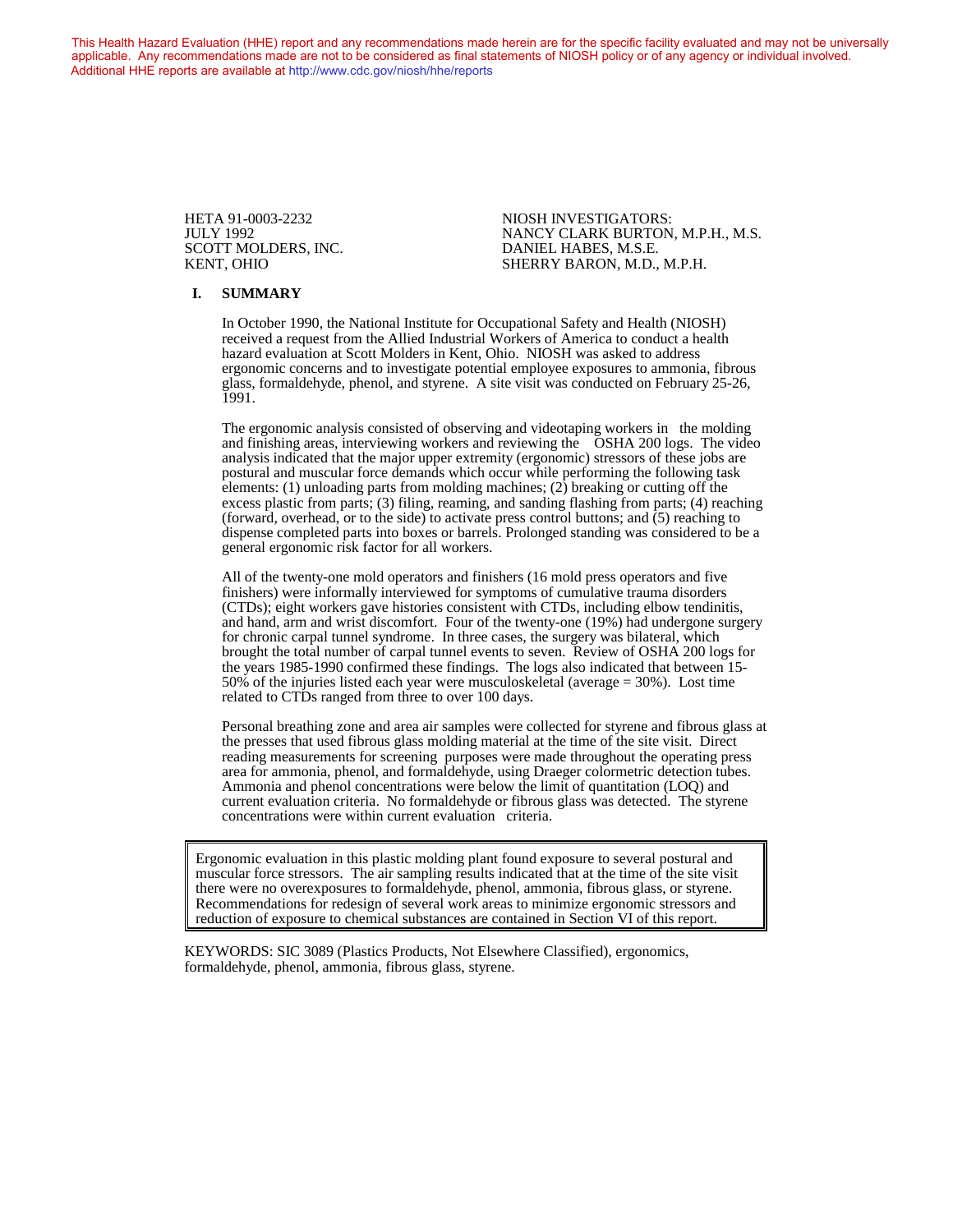## **II. INTRODUCTION**

In October 1990, the National Institute for Occupational Safety and Health (NIOSH) received a request from the Allied Industrial Workers of America to conduct a health hazard evaluation at Scott Molders in Kent, Ohio. NIOSH was asked to address ergonomic concerns and to investigate potential employee exposures to ammonia, fibrous glass, formaldehyde, phenol, and styrene. A site visit was conducted on February 25-26, 1991.

Scott Molders, Inc. is a family-owned, press molding firm that employs approximately 70 production workers distributed over three work shifts. The company molds plastic and fibrous glass parts for automotive, military, and custom-order clients.

The building was one-story with concrete floors. There were rows of windows near the ceiling. There were three types of molds in use - compression and transfer, injection, and insert. The presses weighed between 50-400 tons. According to company personnel, all presses have exhaust vents and there is a complete room air change every three and onehalf minutes in the area that contains only presses. Two types of fibrous glass material were in use at the time of the site visit. Several different phenolic molding compounds were used. According to the material safety data sheets (MSDSs) for the molding compounds used, ammonia and phenol could be released if heated to product temperatures greater than 90°F and all of the compounds contained less than 1.5% phenol.

The length of the average work day was seven hours, with additional time for two 10 minute rest-breaks, a 30-minute lunch, and five minutes at the end of the day for clean-up. The company has no piece-rate standards, and press workers were rotated through jobs so that no worker spent more than two days in succession at a particular press operation. There is no job rotation among the five workers in the finishing department because they all work on the same parts.

## **III. EVALUATION CRITERIA**

## A. **Ergonomic**

Cumulative trauma disorders (CTDs) of the musculoskeletal system occur in workers whose jobs require repetitive movements and forceful exertions. These injuries frequently affect the tendons, tendon sheaths, muscles and nerves of the upper extremities. Common CTDs include tendinitis, synovitis, tenosynovitis, bursitis, ganglionic cysts, strains, DeQuervain's disease, and carpal tunnel syndrome (CTS). Studies have shown that CTDs can be precipitated or aggravated by activities that require repeated or stereotyped movements, large applications of force in awkward postures, or exposure to hand/arm vibration.<sup>1-3</sup> Postures often associated with upper extremity (UE) CTDs are extension, flexion, and ulnar and radial deviation of the wrist, open-hand pinching, twisting movements of the wrist and elbow, shoulder abduction, and reaching over shoulder height. Activities associated with UE CTDs are frequently observed in many manufacturing and assembly jobs in industry. Occupations associated with a high incidence of CTDs include electronic components assembly, garment manufacturing, small appliance manufacturing and assembly, and meat and poultry processing.4-6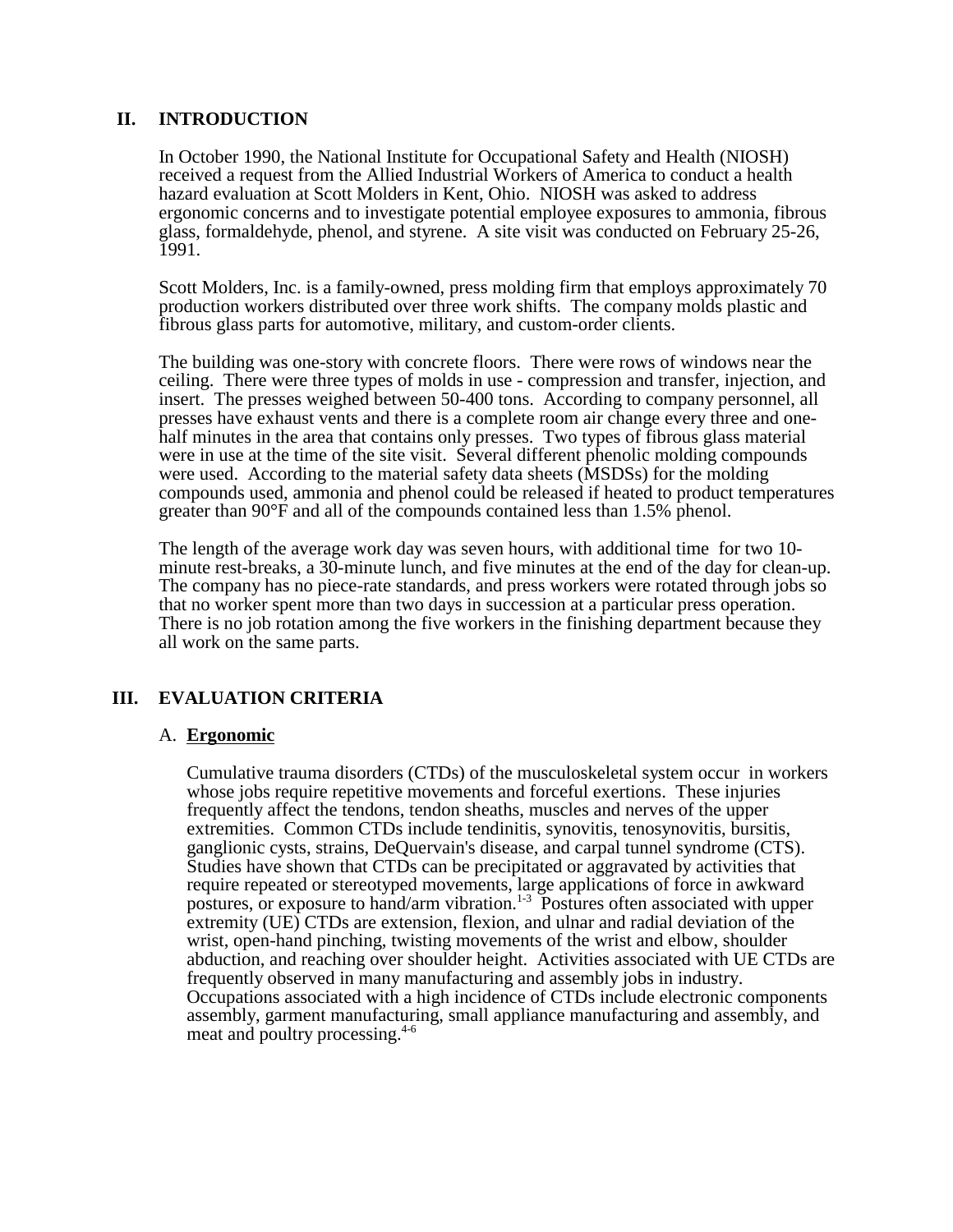One of the most disabling CTDs is CTS. CTS was first reported as a clinical entity as early as 1854; however, it was not fully described in the medical literature until 1927. CTS is caused by compression of the median nerve inside the carpal tunnel at the wrist. Clinical manifestations include pain, numbness, and burning and/or tingling sensations in the hand and fingers in the distribution of the median nerve. At advanced stages, atrophy of the thenar muscle may occur.<sup>8-9</sup>

CTDs can be associated with non-occupational activities or preexisting conditions. For example, individuals with diabetes, rheumatoid arthritis, certain thyroid conditions, and kidney dysfunction appear to be at an increased risk for CTS.<sup>10</sup> However, the association between work-related factors and CTDs has been documented extensively. Previous investigations have focused on the role of forceful and repetitive hand motions, awkward postures, mechanical stress at the base of the palm, and vibration in CTD development. One study found that workers performing jobs with force levels of 4 kg or more were four times as likely to develop hand/wrist CTDs as those workers with jobs requiring muscular exertions of 1 kg or less. Job tasks with cycle times of 30 seconds or less were associated with a three times greater incidence of UE CTDs than jobs where cycle time was more than 30 seconds.<sup>3</sup>

Nevertheless, because of the complexity of repetitive motion patterns it has been difficult to establish specific exposure limits for minimizing CTD risk. Previous reports have used various definitions of repetitiveness to distinguish between different jobs.5 According to these definitions, low repetitive jobs require less than 10,000 movements per day; medium repetitive jobs require from 10,000 to 20,000 movements per day; and high repetitive jobs require 20,000 or more movements per day. These definitions are intended merely to assist in judging the relative risk of hand intensive jobs. Other factors, such as posture and level of muscular force exerted during work activity, can exacerbate the CTD risk.

#### B. Industrial Hygiene

In order to assess the hazards posed by workplace exposures, industrial hygienists use a variety of environmental evaluation criteria. These criteria are intended as exposure levels to which most employees may be exposed for a normal working lifetime without adverse health effects. The criteria are often expressed as 8 or 10-hour time-weighted averages (TWAs). For compounds with irritant effects, evaluation criteria may include a short-term exposure limit (STEL), a concentration not to be exceeded during a 15-minute period of the workshift. These levels do not take into consideration individual susceptibility such as pre-existing medical conditions or possible interactions with other agents or environmental conditions. Evaluation criteria change over time with the availability of new toxicologic data.

There are three primary sources of environmental evaluation criteria for the workplace: 1) NIOSH Recommended Exposure Limits  $(RELs)$ ,<sup>11</sup> 2) the American Conference of Governmental Industrial Hygienists' (ACGIH) Threshold Limit Values (TLVs), $^{12}$  and 3) the U.S. Department of Labor Occupational Safety and Health Administration (OSHA) Permissible Exposure Limits  $(PELs.)^{13}$  The OSHA PELs may reflect the feasibility of controlling exposure in various industries where the agents are used: the NIOSH RELs are based primarily on concerns relating to the prevention of occupational disease. It should be noted while reviewing this report that industries are legally required to meet those levels specified by an OSHA standard.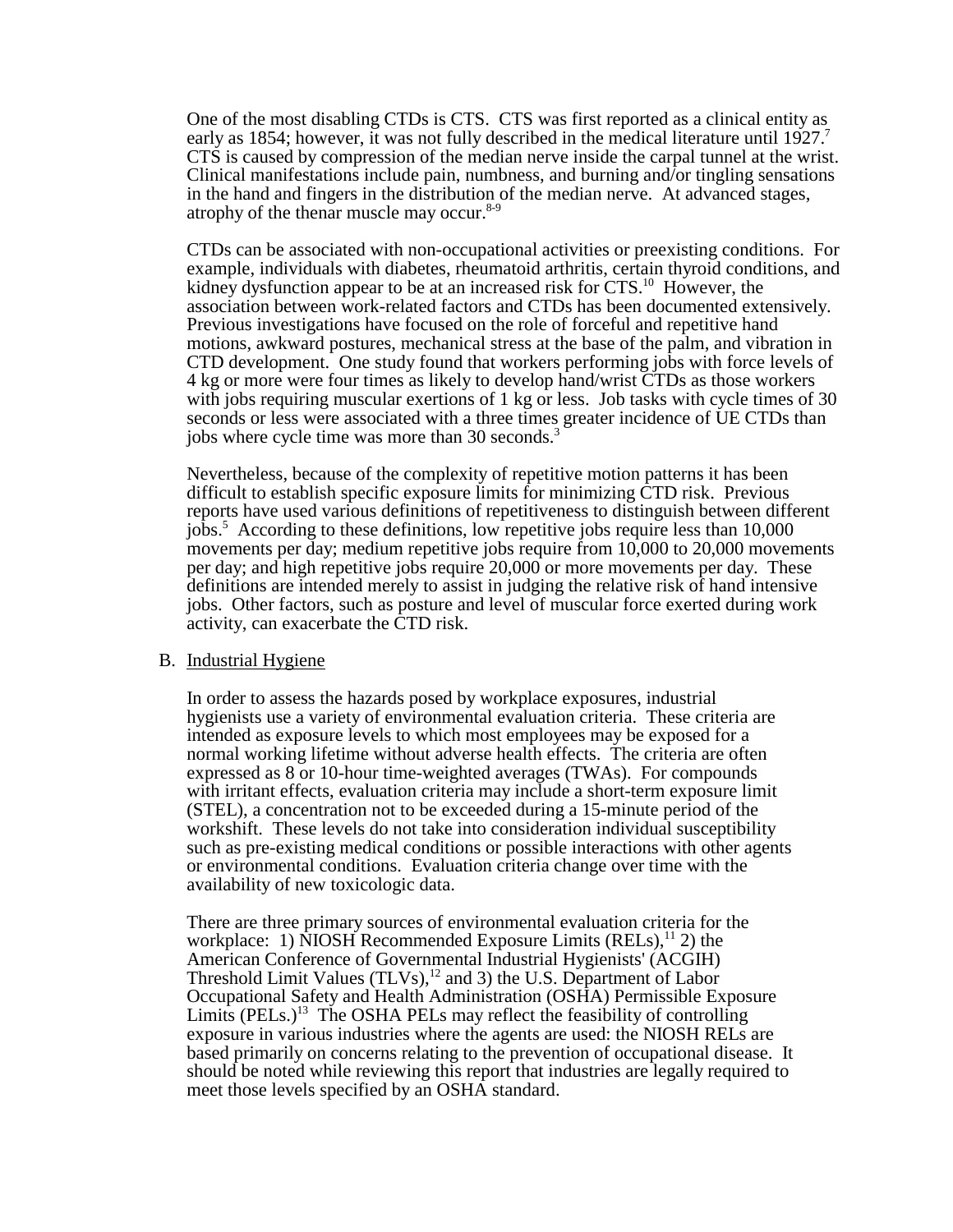#### 1. Ammonia

Ammonia is a severe irritant of the eyes, respiratory tract and skin. It may cause coughing, burning, and tearing of the eyes; runny nose; chest pain; cessation of respiration; and death. Symptoms may be delayed in onset. Exposure of the eyes to high gas concentrations may produce temporary blindness and severe eye damage. Exposure of the skin to high concentrations of the gas may cause burning and blistering of the skin. Repeated exposure to ammonia gas may cause chronic irritation of the eyes and upper respiratory tract.<sup>14,15</sup> The NIOSH REL for ammonia is 25 ppm as a 10hour TWA. NIOSH and OSHA have set short-term exposure limits (STELs) of 35 ppm. ACGIH has set limits of 25 ppm or as an 8-hour TWA and a STEL of 35 ppm.

#### 2. Fibrous glass

Fibrous glass is a skin, eye, and respiratory tract irritant. It has been associated with intense pruritus (itching) of the skin in the presence or absence of pinpoint-sized papules. Tumor development in animals has been related to the physical characteristics of the glass fibers and the length of time the fibers are present in the animals. Tumor development in animals is typical of a non-specific foreign body response. In 1977, NIOSH proposed a REL of  $\frac{5}{3}$  mg/m<sup>3</sup> (TWA) for total fibrous glass dust and a 3 fiber/cubic centimeter (cc) limit for fibers having a diameter equal to or less than 3.5 µm and a length equal to or greater than 10 µm, based on evidence that small diameter fibers produce fibrosis in animals and respiratory tract irritation in humans. In 1988, as part of the proposed rules on air contaminants, OSHA proposed to adopt the NIOSH recommendation of 5  $\mu$ g/m<sup>3</sup> for total fibrous dust, but not the 3 fiber/cc limit for small diameter fibers. In its testimony to OSHA, NIOSH identified several studies that suggested a carcinogenic risk in workers exposed to certain types of man made mineral fibers, including glass wool. NIOSH concluded that the proposed OSHA PEL of 5  $\mu$ g/m<sup>3</sup> for total fibrous dust is unlikely to be protective and that a 3 fiber/cc limit for small diameter fibers is a significantly better alternative.<sup>16</sup> OSHA temporarily delayed a final decision regarding the establishment of a separate PEL for fibrous glass because of the complexity of the issues raised by the extensive evidence submitted to the record.<sup>13</sup> ACGIH has a TLV of 10 mg/m<sup>3</sup> as an 8-hour TWA.

#### 3. Formaldehyde

 Formaldehyde is a colorless gas with a strong odor. Exposure can occur through inhalation and skin absorption. The acute effects associated with formaldehyde are irritation of the eyes and respiratory tract and sensitization of the skin. The first symptoms associated with formaldehyde exposure, at concentrations of 0.1 to 5 parts per million (ppm), are burning of the eyes, tearing, and general irritation of the upper respiratory tract. There is variation among individuals, in terms of their tolerance and susceptibility to acute exposures of the compound.<sup>17</sup> In two separate studies, formaldehyde has induced a rare form of nasal cancer in rodents. Formaldehyde exposure has been identified as a possible causative factor in cancer of the upper respiratory tract in a proportionate mortality study of workers in the garment industry.18 Statistically significant excesses in mortality from cancers of the buccal cavity and connective tissue were found among exposed workers.<sup>18,19</sup> NIOSH has identified formaldehyde as a suspected human carcinogen and recommended that exposures be reduced to the lowest feasible concentration. The OSHA PEL is 0.75 ppm as an 8-hour TWA and 2 ppm as a STEL.<sup>26</sup> ACGIH has designated formaldehyde to be a suspected human carcinogen and therefore, recommends that worker exposure by all routes should be carefully controlled to levels "as low as reasonably achievable" below the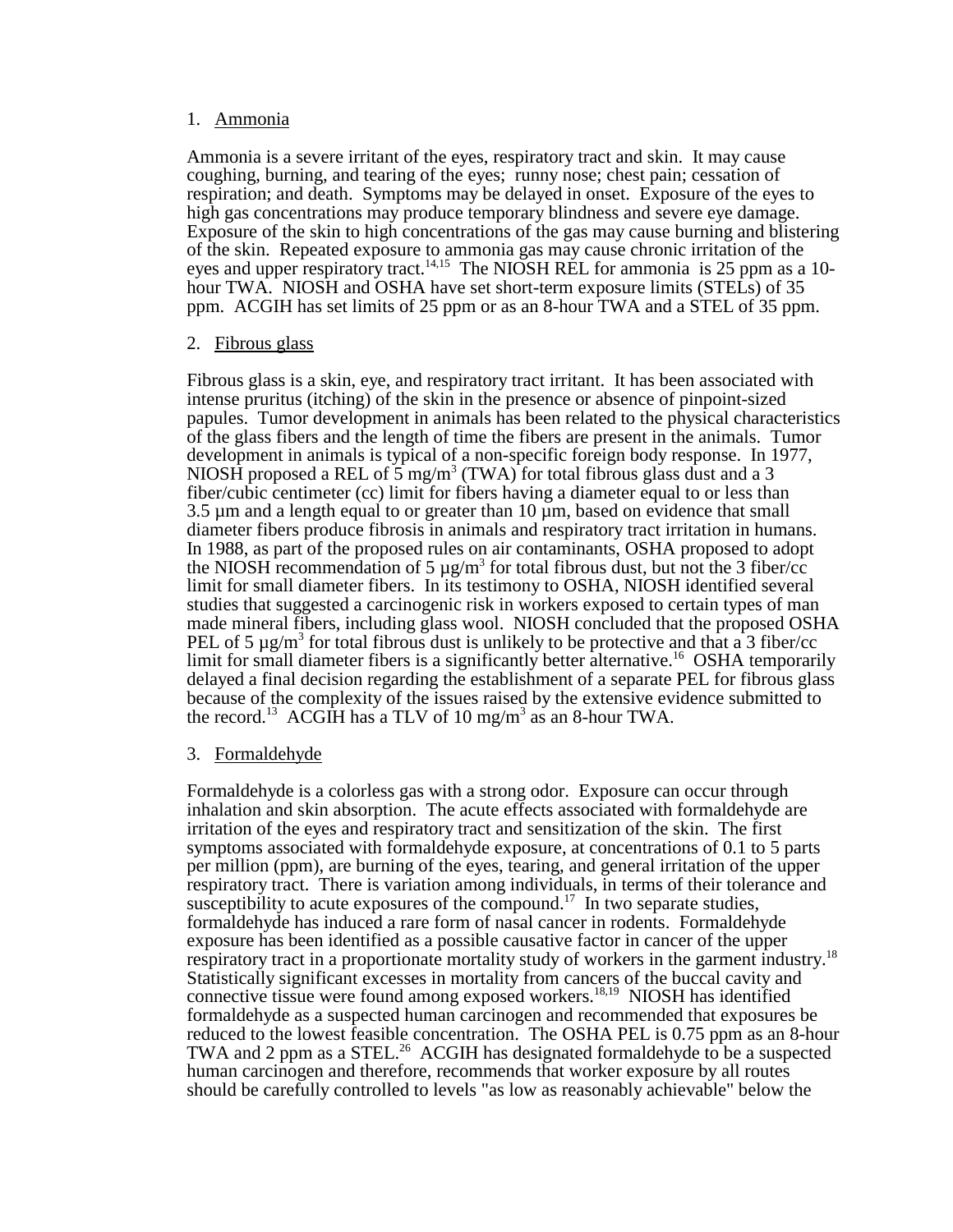TLV.12 The current ACGIH TLV is 1 ppm as an 8-hour TWA and 2 ppm as a STEL. ACGIH has proposed a ceiling limit of  $\tilde{0.3}$  ppm in their notice of intended changes.

### 4. Phenol

Phenol is an irritant of the eyes, mucous membranes, and skin. Systemic absorption can cause convulsions as well as liver and kidney disease. The skin is a route of entry for the vapor and liquid phases. Phenol has a marked corrosive effect on any tissue. Symptoms of chronic phenol poisoning may include difficulty in swallowing, diarrhea, vomiting, lack of appetite, headache, fainting, dizziness, dark urine, mental disturbances, and possibly a skin rash.14 The NIOSH REL, ACGIH TLV, and OSHA PEL for phenol are 25 ppm as an 8-hour TWA. NIOSH has set a ceiling limit of 15.6 ppm. All standards include a skin notation, which indicates that skin absorption may be a significant route of exposure.

#### 5. Styrene

 Styrene is an irritant of the eyes and respiratory tract and a central nervous system depressant. Exposure to styrene has produced health effects such as headache, fatigue, drowsiness, nausea, malaise, difficulty in concentrating, and a feeling of intoxication. Decrements in balance, coordination, manual dexterity, and reaction time have also been associated with styrene exposure. High concentrations may cause a person to become sleepy or unconscious. Long term skin exposure may produce a rash from defatting.<sup>14,21</sup> The NIOSH REL and OSHA PEL for styrene are 215 mg/m<sup>3</sup> as an 8hour TWA and 425 mg/m<sup>3</sup> as a STEL. The ACGIH TLV is 213 mg/m<sup>3</sup> as an 8-hour TWA and  $426 \text{ mg/m}^3$  as a STEL with a skin notation.

## IV. **METHODS**

## A. Ergonomic Evaluation

 The ergonomics evaluation at Scott Molders, Inc. consisted of observing the jobs that were running, informally interviewing all the workers at those jobs, videotaping several cycles of each operation, and reviewing the OSHA 200 logs for cases of musculoskeletal disorders. Ideally, during an ergonomic evaluation of production tasks, the day-to-day exposure of workers to ergonomic hazards (repetitive movements, high muscular forces, awkward postures, and vibration) is determined quantitatively. This type of calculation is possible even when workers rotate through several jobs, provided all the jobs in the rotational scheme can be evaluated. However, because Scott Molders runs fewer than 20 out of a possible 600 molding jobs at a time, it is not possible to calculate a traditional daily exposure of workers to ergonomic hazards. Therefore, the ergonomics evaluation in this case was limited to studying the videotapes of the available jobs for purposes of identifying job elements containing ergonomic hazards which may increase the risk of workers developing CTDs. The final step in this ergonomics evaluation is to offer recommendations for minimizing the level of hazard observed in the jobs that were studied.

#### B. Industrial Hygiene

 Personal breathing zone and area air samples were collected for styrene and fibrous glass at the two presses that were using fibrous glass molding material at the time of the site visit. The styrene samples were analyzed using gas chromatography-flame ionization detector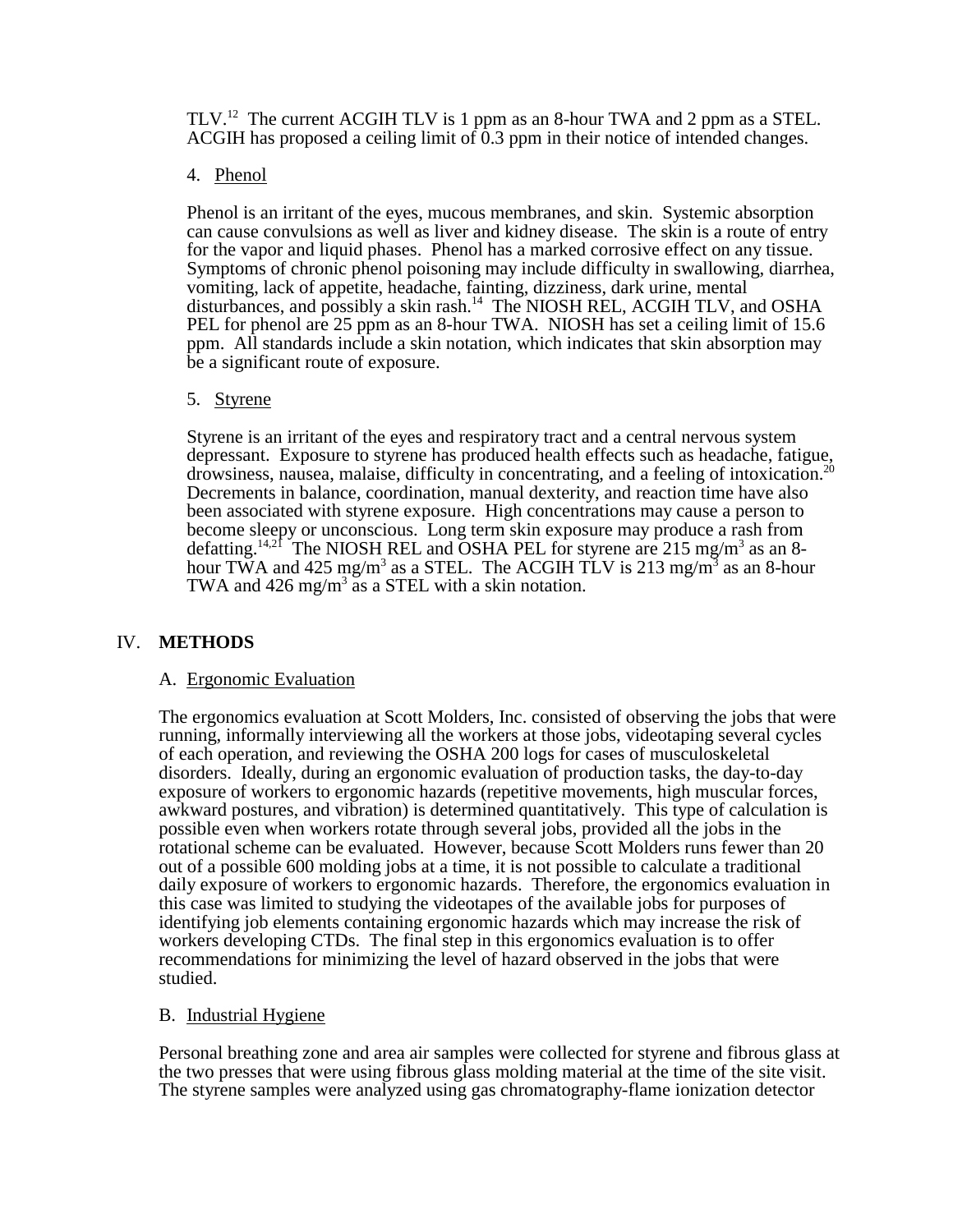(NIOSH Method No. 1501).<sup>22</sup> The laboratory assigned limit of detection (LOD) for styrene was 0.002 milligrams per sample and the limit of quantitation (LOQ) was 0.04 milligrams per sample. The samples for fibrous glass were analyzed using phase contrast light microscopy (NIOSH Method No. 7400).<sup>23</sup> The LOD for fibrous glass was 3000 fibers per filter. For screening purposes, direct reading measurements were made throughout the operating press area for ammonia, phenol and formaldehyde, using Draeger colormetric detection tubes. According to the manufacturer, the LOD for ammonia and phenol was 5 parts per million (ppm); the LOD for formaldehyde was 1.6 ppm. The MSDSs were examined for products used at the facility. Air flow patterns were evaluated using smoke tubes. Work practices were observed.

## **V. RESULTS**

#### A. Ergonomic

 At the time of the plant visit, 16 workers were molding parts and five were performing finishing operations. All of these workers were observed and videotaped while performing their jobs.

 Most of the press operator jobs are similar, regardless of the type of molding process. In general, press operators stand at wooden benches, 37-39 inches in height. The standing surface is a wooden platform two inches in height, resulting in a working height of about 36 inches. In some cases, the press operators stand on elevated wooden platforms, and work at tables that are comparably elevated.

 Except for injection molding, the main activities of a press operator are to place preformed plastic disks or fibrous glass links into a press, close the press with hand controls, perform inspection and/or finishing tasks during the mold cycle, and retrieve molded parts from the press at the end of the mold cycle. Injection molding differs in that the plastic is automatically fed into the press, and workers slide glass doors back and forth to gain access to the molded parts instead of pressing control buttons.

Each press molding station is also equipped with a high-pressure air wand which operators use to clear the press of excess plastic and flashing after each molding sequence. For the 16 press jobs observed, the mold time ranged from 36 seconds to just over four minutes.

Most of the press operators wear cotton gloves (some wear two pairs) primarily due to the temperature of the plastic (300-320°F) and fibrous glass (280-290°F) parts which are handled after they are molded.

The workers in the finishing department sit at a bench (60-70% of the time) while performing the final filing and sanding operations on various molded parts. A batch polishing operation precedes the final finish, which consists of rotating parts in a tumbler filled with abrasives made from crushed peach and apricot pits or crushed walnut shells. Other tasks performed by finishers include making boxes for finished parts and tapping holes in selected parts with a drill press, an operation which is often done while standing.

The video analysis indicated that the major upper extremity ergonomic stressors of these jobs are postural and muscular force demands which occur while performing the following task elements:

(1) Unloading parts from molding machines.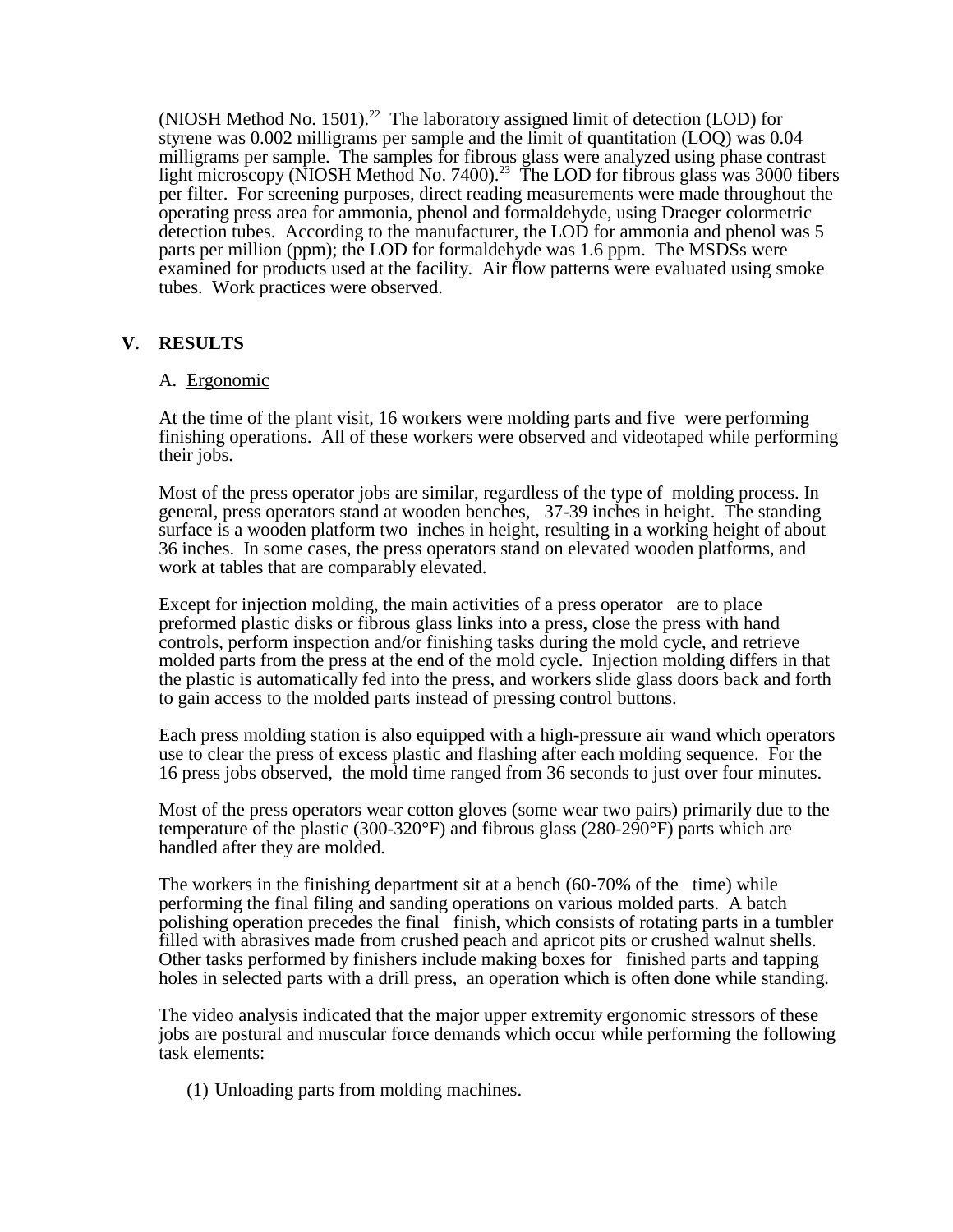- (2) Breaking or cutting off the excess plastic from parts.
- (3) Filing, reaming, and sanding flashing from parts.
- (4) Reaching (forward, overhead, or to the side) to activate press control buttons.
- (5) Reaching to dispense completed parts into boxes or barrels. Repetition rate was not judged to be a significant risk factor in any of the jobs evaluated. Risk due to repetition was considered to be low because the overall pace of the jobs is moderate, and the workers are allowed to rest each cycle during the mold close time of the press machines.

Having to stand during the work day was judged to be a general ergonomic risk factor for the press operators. For the most part, it is recognized that prolonged standing increases heart rate and diastolic blood pressure, and may result in fatigue to lower extremity and back muscles which maintain erect posture.<sup>24</sup> Leg swelling and varicose veins also are reported to result from prolonged standing due to insufficient flow of venous blood and static muscular effort.<sup>25</sup> Other studies have reported increased problems with the feet in worker populations who stand during the work day. $26$ 

All 21 workers (16 mold press operators and 5 finishers) were informally interviewed for symptoms of cumulative trauma disorders (CTDs); 8 workers gave histories consistent with symptoms of CTDs, including elbow tendinitis, and hand, arm and wrist discomfort. Four of the 21 (19%) had undergone surgery for chronic carpal tunnel syndrome. In three cases, the surgery was bilateral, which brought the total number of carpal tunnel events to seven. Review of OSHA 200 logs for the years 1985-1990 confirmed these findings. The logs also indicated that between 15-50% of the injuries listed each year were musculoskeletal (average = 30%). Lost time related to CTDs ranged from 3 to over 100 days.

#### B. Industrial Hygiene

The results of grab air sampling with direct reading instruments for ammonia, phenol, and formaldehyde are shown in Table 1. Ammonia and phenol concentrations were below the LOQs and current short-term evaluation criteria. No formaldehyde was detected using the screening method.

The results for the styrene sampling are located in Table 2. Both personal breathing zone concentrations were  $17 \text{ mg/m}^3$ , which is below the current evaluation criterion of 213-215 mg/m<sup>3</sup> as a TWA. Area air concentrations of styrene ranged from  $6.2$ -45.5  $mg/m^3$ .

The concentrations for area air and personal breathing zone samples for fibrous glass are shown in Table 3. None of the four samples had detectable amounts of fibrous glass.

Work practices were observed throughout the facility. Several workers had open containers of food and drink at their work stations. Several employees used gloves for protection from heat and abrasions. Employees stated that long-sleeve shirts were worn to protect their skin from fibrous glass material and to prevent itching.

Airflow patterns were evaluated throughout the two areas where the presses were located. A make-up air system was in place in the larger area that contained the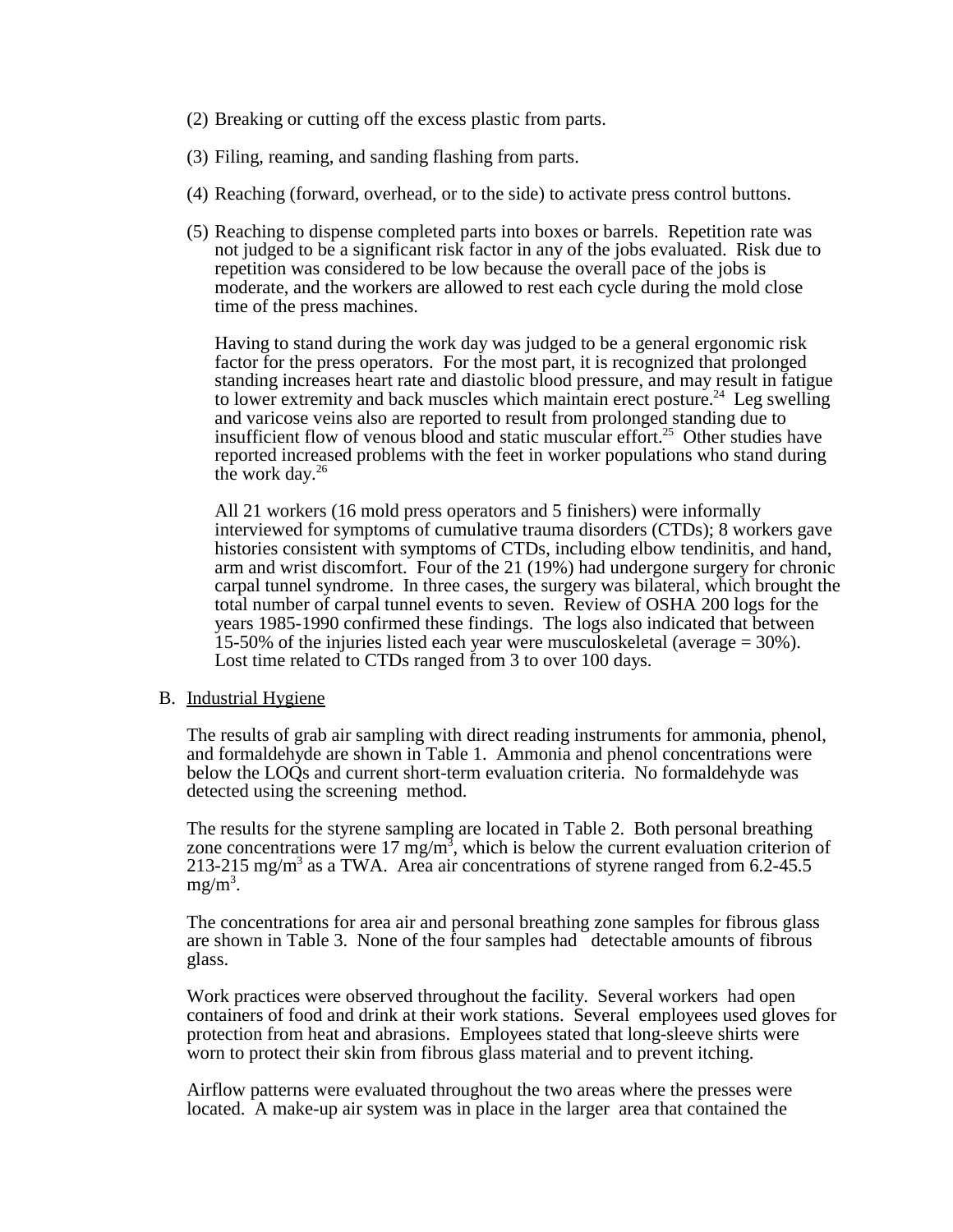majority of presses. There was air movement away from the presses in the large area. There was very little air movement in the second area where the additional fibrous glass presses had been added and there was no make-up air system in this portion of the facility.

## **VI. DISCUSSION AND RECOMMENDATIONS**

### **A. Ergonomic**

As noted in the job descriptions above, many task elements of the various molding operations are similar, regardless of the type of part being molded. Therefore, two types of recommendations will be offered: general recommendations that apply to all jobs (including ones that were not running at the time of the evaluation), and specific recommendations that apply only to a certain work station.

#### General Recommendations - Press Operators

#### 1. **All Press Machines**

- a. For standing press operators, provide a stool or sit/stand bar so the worker can relax during the portion of the mold close time that exceeds the time needed to finish and/or inspect parts from the previous mold cycle.
- b. Provide a foot rail that workers can rest one foot on while waiting for the mold cycle to end. The rail should be 4-6 inches above floor height and span the width of the work table. Workers should be encouraged to alternate legs often to alleviate back stress and minimize foot fatigue. Some workers were observed to be resting their feet on the horizontal strap connecting the legs of the work table, but it was situated too high to provide the leg and back rest that a lower rail can provide.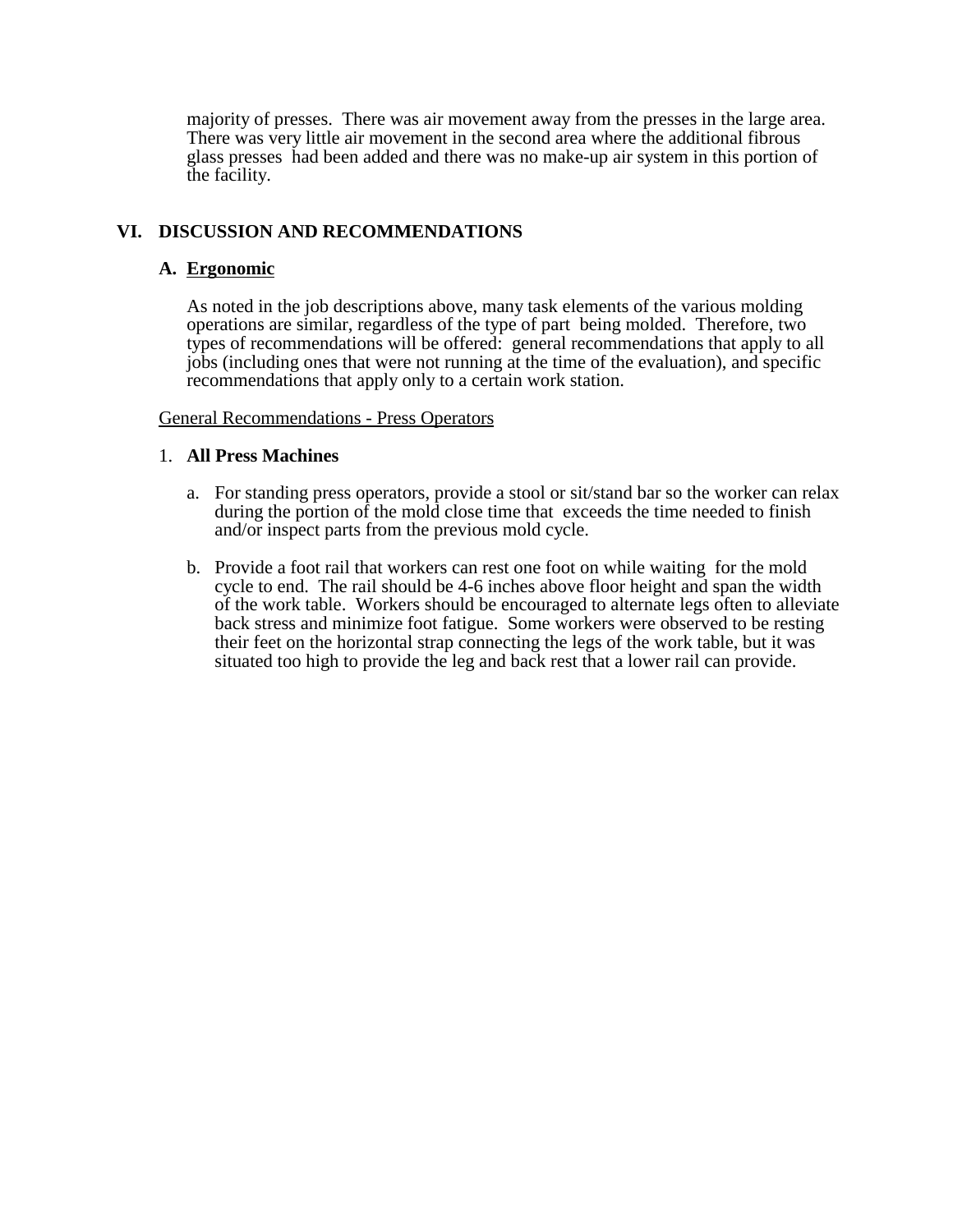c. Install cushioned mats at each press work station to minimize foot and leg fatigue. The wooden platforms currently in use at each work station provide some cushioning for workers, but they are not as effective as mats.

### 2. **Injection Mold Press Machines**

a. Ensure that the doors on the mold machines are working properly, and that appropriate maintenance measures that minimize the amount of force needed to open and close the doors are routinely performed.

#### Specific Recommendations and Comments - Press Operators

- 1. Work Station 25, Resistor Cord (injection mold) none.
- 2. Work Station 18, On/Off Switch for an electric motor (injection mold)
	- a. Provide a handle for the file used to remove flashing from the part. The handle should be round or bulbous, made of wood or plastic, and sized to fit comfortably in the palm so that applied forces are distributed over a large area of the hand.
- 3. Work Station 20, Carrier Ignition Switch (injection mold)
	- a. Provide a handle for the file used (see number 2a above).
- 4. Work Station 17A, Electrical Co. Tops and Bottoms (injection mold) none.
- 5. Work Station 26, RV Pump Body
	- a. Replace the "speed handle" socket wrench used to remove a threaded mold piece from the part with a ratchet wrench. This substitution would reduce the amount of muscular force needed to remove the mold from the part by improving the worker's position and mechanical advantage.
	- b. Provide a handle for the file used to finish parts (see recommendation 2a, above). On this job, the worker used the pointed end of the file to clean out small holes on the part. Either a small boring tool would need to be added to the worker's tool supply, or the handle could be designed so that the tip of the file remained uncovered.
	- c. Raise the wooden platform on which the worker stands, or add an adjustable platform to the work station so that the worker does not have to reach above shoulder height to retrieve plastic disks from the oven or to remove the molded part from the press.
	- d. Lower or relocate the press control buttons so that the worker does not have to reach above shoulder height to activate the buttons. The need to move the control buttons may depend on the option chosen to elevate the worker in relation to the press height (see letter c, above).

In general, the press control buttons on all work stations were situated too high, particularly for short workers. Conveniently-located control buttons are important at Scott Molders because on operations, workers maintained pressure on the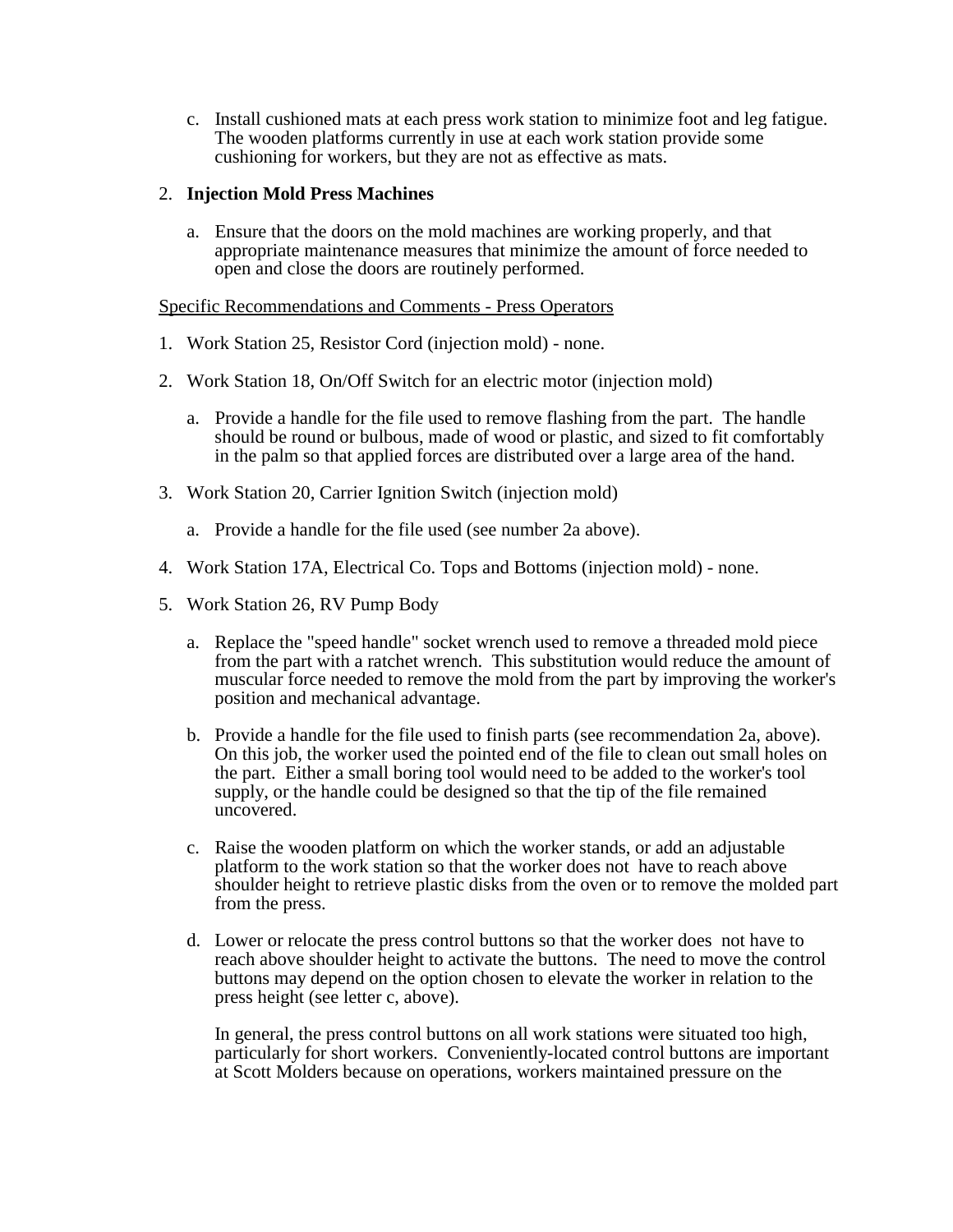buttons until the mold was completely opened (or closed), which constitutes astatic muscle loading condition in addition to an awkward posture.

- e. Tilt the box of plastic disks toward the worker to reduce the reach height and distance required to remove disks, or provide a gravity feed bin which allows the worker to remove the plastic disks at table top height.
- 6. Work Station 29, K Brush Holder
	- a. Reposition the press controls so that they are not so far apart, and the left button is not above shoulder height of the worker. A control panel containing both buttons, located safely away from the press at about waist level, is recommended for this work station.
	- b. Elevate the oven so that the worker can insert and remove plastic disks from the oven door without bending over.
- 7. Work Station 30, MSHA Flashlight
	- a. Raise the height of the oven so that the worker does not have to bend over when opening the door to insert and remove plastic disks. Note: at the time of the NIOSH visit, the oven in use was temporary; nonetheless, the oven should be raised, and if the normally-used oven is returned to the work station, it should be permanently located at a convenient height for the worker, with adjustability for others who may work at Station 30.
	- b. Relocate the hand controls for the machine which removes the ends of the mold from the flashlight housing so that the worker does not have to reach across the width of the work table (30 inches) to activate them. These controls should be located near the front edge of the work table.
	- c. Reposition the controls on the press machine so that they are lower (particularly the left button) and closer together (see recommendation 6a, above).
- 8. Work Station 24, Automotive 87 Case (injection mold) none.
- 9. Work Station 22, 77 Case (injection mold) none.
- 10. Work Station 14, 8472 Pump Body
	- a. Provide a handle for the file used to shave off scrap material and bore holes (see recommendation 5b, above).

The worker on this job held the file by the shank, not by the handle. This was due to the greater width of the file portion of the tool, but it also was an indication that the file could have been shorter. A shorter file with a good handle would be easier for the worker to use.

b. Tilt the box of plastic disks toward the worker or provide a bin which allows disk retrieval at table top height to avoid shoulder and wrist flexion (see recommendation 5e, above).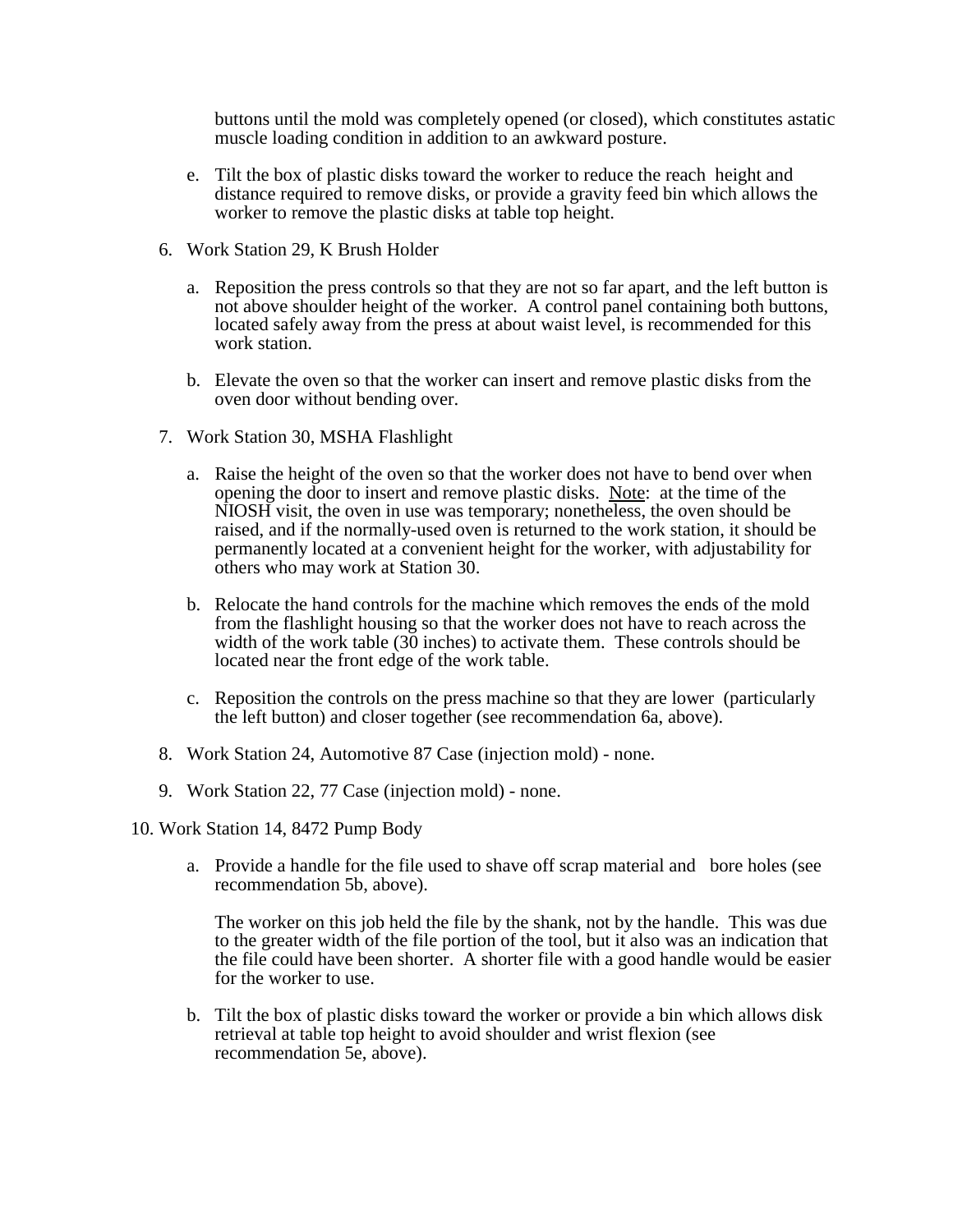- 11. Work Station 13, ITT 97 Ring
	- a. Relocate press control buttons to reduce reach height, particularly the left button (see recommendation 6a, above).
	- b. Provide a handle for the file used to remove flashing and bore holes (see recommendation 5b, above). Because each part has six holes to bore out, a slow turning power tool could be considered as an alternative to the pointed end of the file for use in cleaning out small holes.
	- c. Provide a bin within easy reach of the worker to eliminate having to reach over the width of the table to dispense the finished parts.
- 12. Work Station 31, OB Bracket
	- a. Provide a height adjustable platform in the work place so that short workers can improve their position with respect to the mold and the top press control button.
- 13. Work Station 11, SAD-4 Part
	- a. Lower the press control buttons so that the worker can activate them without reaching above shoulder height (see recommendation 6a, above).
	- b. Provide an adjustable platform in the work place to improve the worker's position with respect to the work table. The height of the table caused the worker to flex and deviate the wrist in the ulnar direction while filing parts.

The work height of most of the tables in the plant was between 35 and 37 inches. The table height should be adjustable allowing work to be performed approximately four inches below elbow height, which for women can be as low as  $27.5$  inches.<sup>25</sup> Therefore, the adjustability range of a platform should be about 10 inches.

- c. Tilt the box of plastic disks toward the worker, or provide a bin which allows disk retrieval at table top height to avoid shoulder and wrist flexion (see recommendation 5e, above).
- 14. Work Station 5, Fibrous glass Switch Plate

In this job, the mold, press control buttons, and work table were all too high. As a result, the worker reached overhead to operate the press controls that transfer fibrous glass into the mold, and above shoulder height to load the press with fibrous glass and remove finished parts from the mold. The table height caused ulnar deviation of the wrist during the cutting of parts from the branches of the mold tree.

- a. To control for the mold height and the table height, an adjustable platform as discussed previously (13b, above) is recommended.
- b. Relocate the press control buttons to avoid reaching above shoulder height to activate them (see recommendation 6a, above).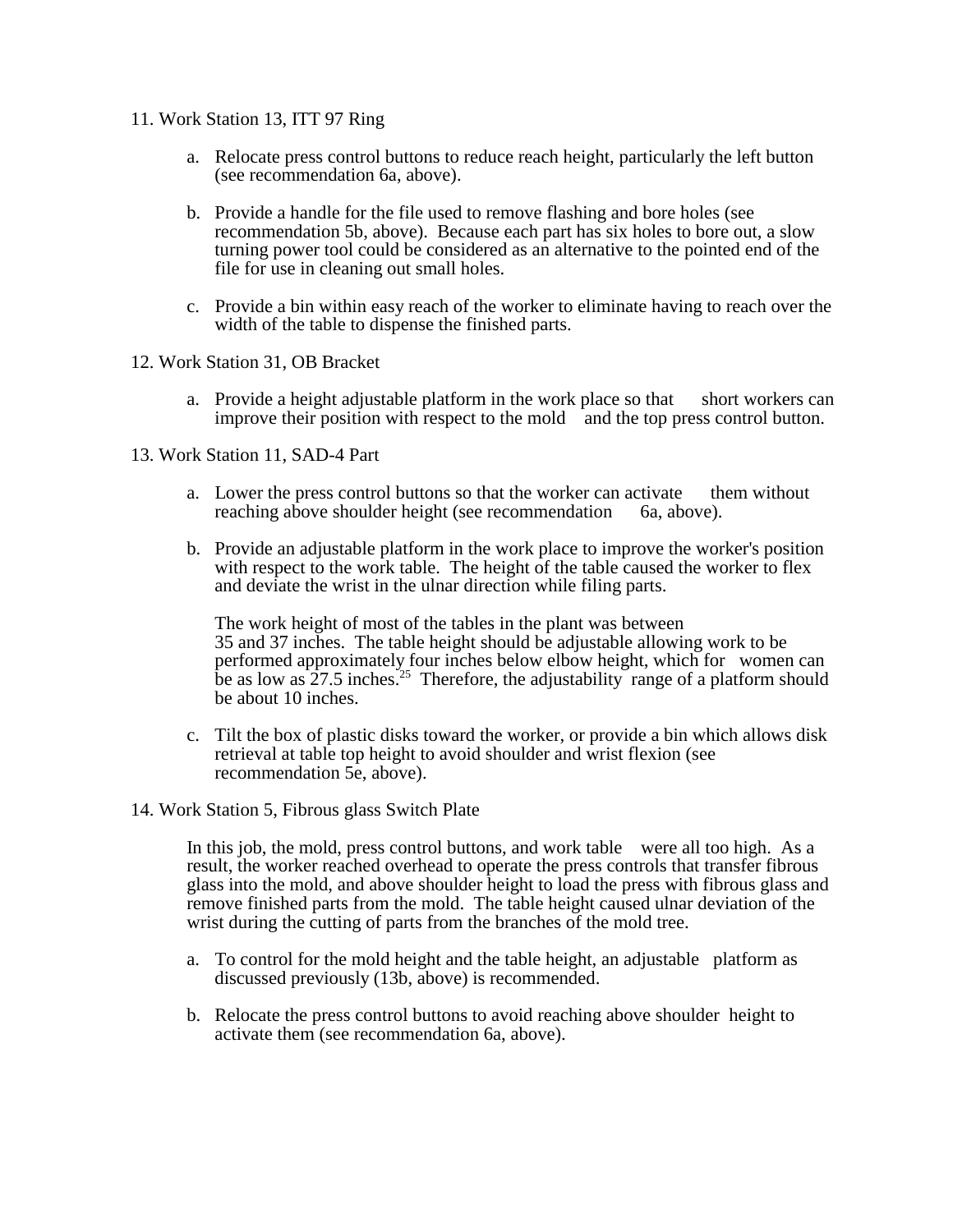c. To control for ulnar deviation while cutting parts, a tool handle bent about 45 degrees could be considered. A better solution is to devise a jig onto which the tree of parts is mounted, equipped with a center plunger (mechanical or pneumatic) that will remove all eight parts from the hub with one activation.

15. Work Station 4, SAT-11 Part

- a. Tilt the box of plastic disks toward the worker, or provide a bin which allows disk retrieval at table top height to avoid shoulder and wrist flexion (see recommendation 5e, above).
- b. Provide a bin at table height or below to eliminate wrist flexion when dispensing finished parts. A bin, mounted flush at table height so that parts can be slid in directly after filing, is recommended.
- Note: The press control buttons at this work station are located at the proper height, and serve as a model for all work stations.
- 16. Work Station 2, R Brush Holder

This job differs from many in the plant in that there is a secondary press operation where a metal sleeve is inserted into the molded part. The press is located on the work table. The worker loosely engages the two parts, and the action of the press plunges the two together. The hand controls are located in a vertical plane about six inches above the height of the table. This hand control orientation results in the elbows being elevated (and unsupported) while the buttons are pushed with the thumbs.

Another unusual aspect of this job is that the molded part is threaded and must be removed from the mold with an air-driven nut runner. The worker holds the tool upside down, while the parts are removed from the top portion of the mold. While performing this task for seven pieces per mold, the worker must support the weight of the tool in the right hand, with the wrist extended and the forearm supinated.

- a. Relocate the mold press control buttons to avoid reaching above shoulder to activate them (see recommendation 6a, above).
- b. Provide support for the elbows while the worker is performing the secondary press operation. These supports could be attached to the surface of the work table. Because of the need for elbow support, performing this task while seated should be considered. The elbows could be supported by the arms of the chair, and leverage to activate the control buttons could be supplied by the back support of the chair. A foot support should also be provided, which could be mounted on the chair or on the table legs. Other considerations are to substitute the hand controls with a foot pedal (point-ofoperation guarding may be necessary), or to horizontally-orient the buttons flush with the table top to allow for activation by the fingers with the wrist in a neutral position. Sinking the pan containing the metal sleeves into the table so it is flush with the table top surface would minimize wrist flexion while removing parts from the pan.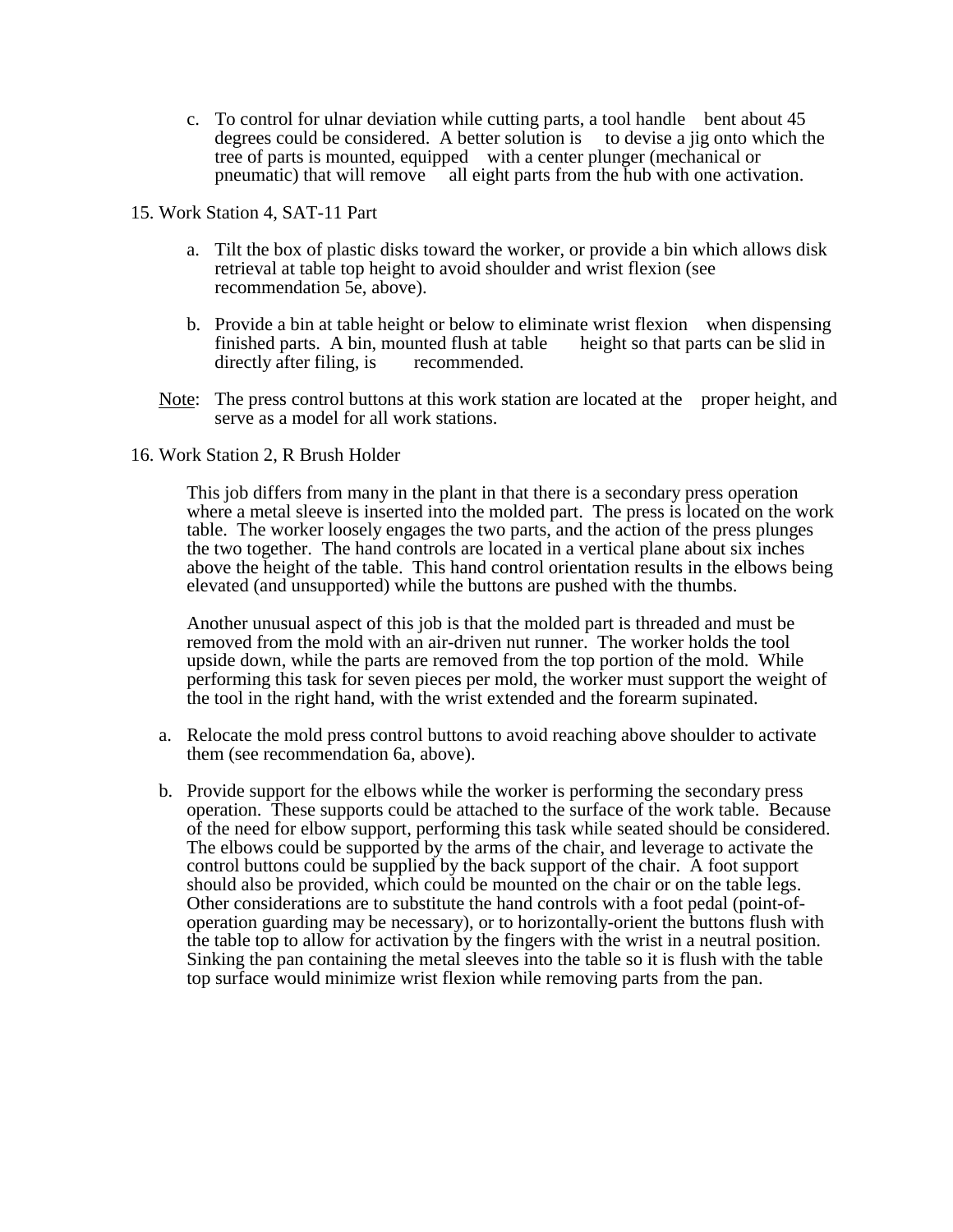c. If technically possible, invert the mold so that the molded parts project upward from the bottom of the mold, rather than downward from the top half of the mold. This arrangement would allow the worker to use the air tool with the wrist and elbow in a neutral position, and would not require the worker to support the weight of the tool. The worker's ability to see the part on the mold would also be improved.

### **Recommendations - Finishers**

- 1. Provide finishers with the option of using files with handles, as described above for press operators. At the time of the NIOSH visit, most of the finishing work was lightduty, and there was frequent use of the rough end of the file for smoothing edges and the pointed end of the file for boring out small holes. However, for other molded parts (not seen), the effort required to smooth the edges may be greater, making a comfortable handle on the files a desirable feature.
- 2. Provide all finishers with height adjustable chairs equipped with padded back supports and foot support.
- 3. Pad the edge of the work tables in the finishing area. The finishers perform a lot of close up, precision work with their wrists and forearms in contact with the table top edge.

## **B. Industrial Hygiene**

The air sampling results indicate that at the time of the site visit, there were no overexposures to formaldehyde, phenol, ammonia, fibrous glass, or styrene.

Based on observations made during this site visit, the following recommendations are offered.

- 1. General ventilation should be added to the second area of the plant where the fibrous glass presses had been added. There was little air movement in that vicinity based on smoke evaluation, and this portion of the facility had not originally been set up to house presses.
- 2. To prevent potential ingestion of contaminants, no eating, drinking, or smoking should be allowed in the production area. These activities should be restricted to designated clean areas away from production.
- 3. Gloves, to protect the skin from heat and abrasions, should continued to be used.
- 4. Guards, to protect the forearms from fibrous glass, should be made available for employee use.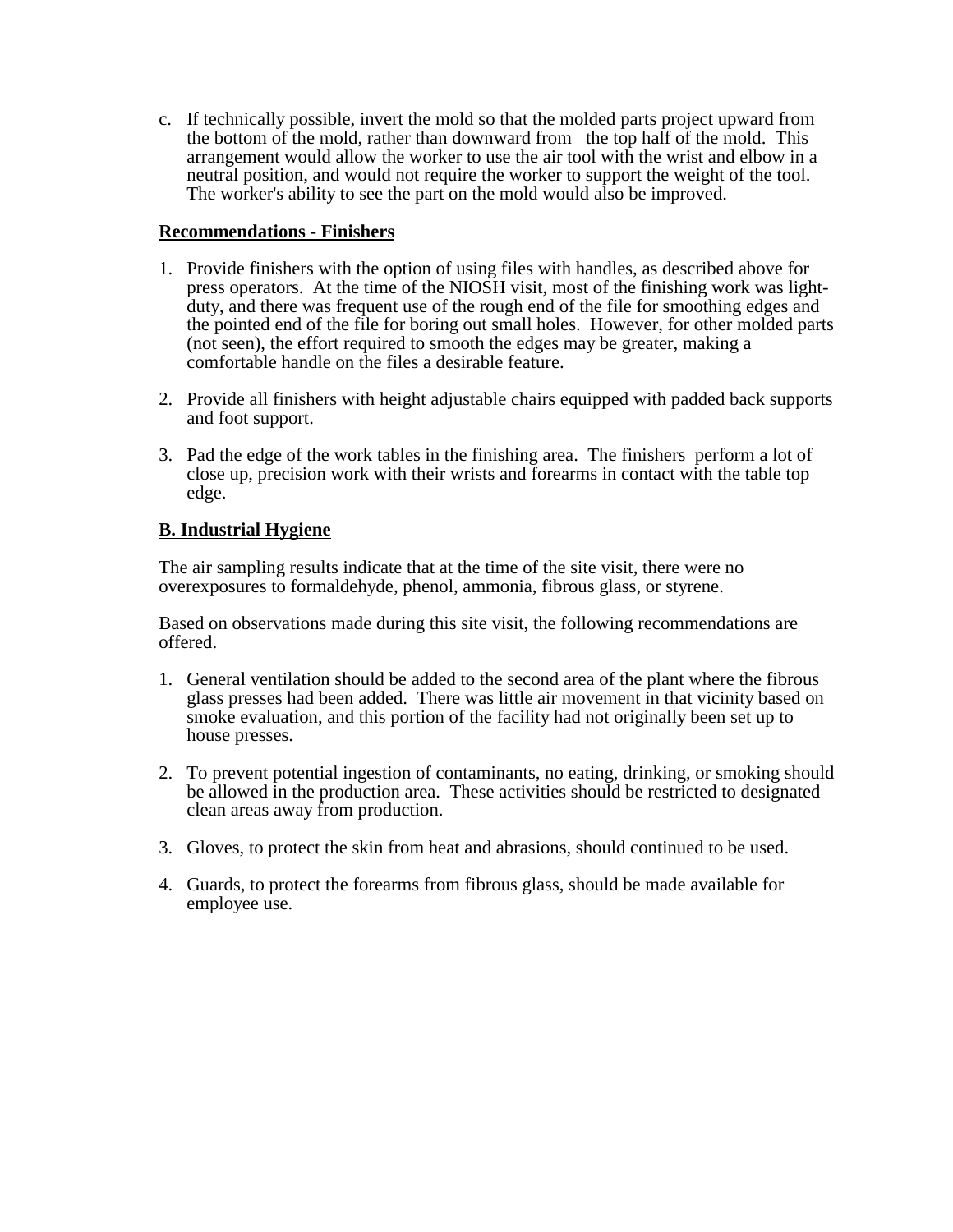### **VII. REFERENCES**

- 1. Armstrong TJ (1986). Ergonomics and cumulative trauma disorders. Hand Clinics 2: 553-565.
- 2. Putz-Anderson V (Ed) (1988). Cumulative trauma disorders: a manual for musculoskeletal diseases of the upper limbs. New York, NY: Taylor & Francis.
- 3. Silverstein BA, Fine LJ, and Armstrong TJ (1987). Hand-wrist cumulative trauma disorders in industry. British Journal of Industrial Medicine 43: 779-784.
- 4. Armstrong T, Foulke J, Joseph B, and Goldstein S (1982). Investigation of cumulative trauma disorders in a poultry processing plant. American Industrial Hygiene Association Journal 43: 103-116.
- 5. Hales T, Habes D, Fine L, Hornung R, and Boiano J (1989). John Morrell & Co., Sioux Falls, SD; HETA Report 88-180-1958. Cincinnati, OH: U.S. Department of Health and Human Services, Public Health Service, Centers for Disease Control, National Institute for Occupational Safety and Health, Division of Surveillance, Hazard Evaluations, and Field Studies.
- 6. Habes DJ and Putz-Anderson V (1985). The NIOSH program for evaluating hazards in the workplace. Journal of Safety Research 16: 49-60.
- 7. Pfeffer GB, Gelberman RH, Boyes JH and Rydevik B. (1988). The history of carpal tunnel syndrome. Journal of Hand Surgery 13B: 28-34.
- 8. Phalen GS (1972). The carpal tunnel syndrome. Clinical Orthopaedics 83: 29-40.
- 9. Spinner RJ, Bachman JW, and Amadio PC (1989). The many faces of carpal tunnel syndrome. Mayo Clinic Proceedings 64: 829-836.
- 10. Cannon LE, Bernacki E, and Walter S (1981). Personal and occupational factors associated with carpal tunnel syndrome. Journal of Occupational Medicine 23: 255-258.
- 11. CDC (1988). NIOSH recommendations for occupational safety and health standards 1988. Atlanta, GA: U.S. Department of Health and Human Services, Public Health Service, Centers for Disease Control, National Institute for Occupational Safety and Health. MMWR 37 (supp. no. S-7).
- 12. ACGIH (1991). Threshold limit values and biological exposure indices for 1991-92. Cincinnati, OH: American Conference of Governmental Industrial Hygienists.
- 13. Code of Federal Regulations (1989). OSHA Table Z-1. 29 CFR 1910.1000. Washington, DC: U.S. Governmental Printing Office, Federal Register.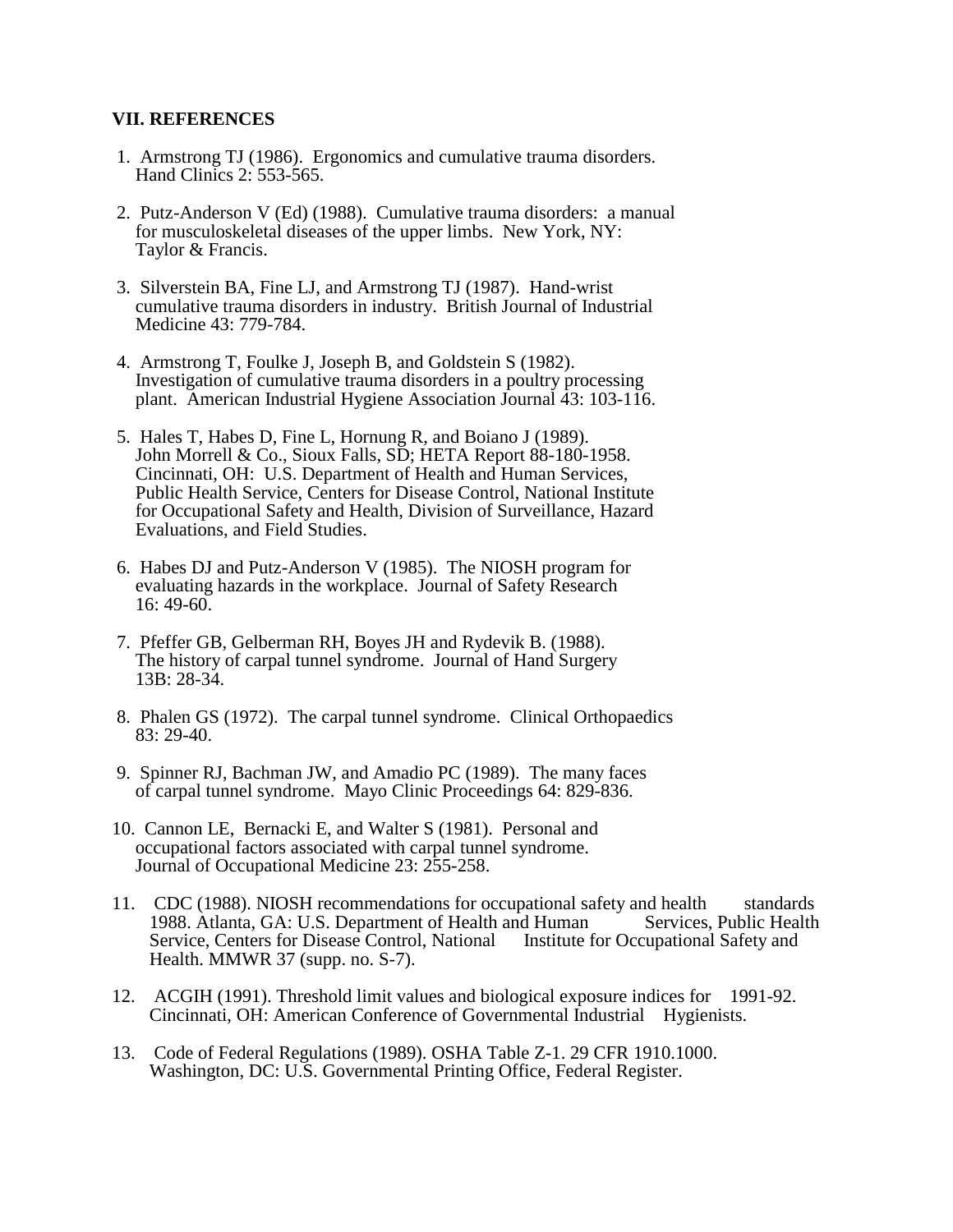- 14. Proctor NH, Hughes JP, and Fischman ML (1988). Chemical hazards of the workplace. 2nd ed. Philadelphia, PA: J.B. Lippencott Company.
- 15. NIOSH (1988). Occupational health guidelines for chemical hazards occupational health guideline for ammonia. Cincinnati, OH: U.S. Department of Health and Human Services, Public Health Service, Centers for Disease Control, National Institute for Occupational Safety and Health, DHHS (NIOSH) Publication No. 88-118.
- 16. Hills BW, and Kawamoto MM (1992). United Technologies Automotive, Port Huron, MI; HETA Report 90-029-2212. Cincinnati, OH: U.S. Department of Health and Human Services,Public Health Service, Centers for Disease Control, National Institute for Occupational Safety and Health, Division of Surveillance, Hazard Evaluations, and Field Studies.
- 17. NIOSH (1977). Criteria for a recommended standard occupational exposure to formaldehyde. Cincinnati, OH: U.S. Department of Health, Education, and Welfare, Public Health Service, Centers for Disease Control, National Institute for Occupational Safety and Health, DHEW (NIOSH) Publication No. 77-126.
- 18. Stayner L, Smith AB, Reeve G, Blade L, Keenlyside R, and Halperin W (1985). Proportionate mortality study of workers exposed to formaldehyde. Am J Ind Med 7:229-40.
- 19. Blair A, Saracci R, Stewart PA, Hayes RB, and Shy C (1990). Epidemiologic evidence on the relationship between formaldehyde exposure and cancer. Scand J Work Environ Health. 16:381-93.
- 20. Reh CM, and Petsonk EL (1992). Egg Harbor Yacht, Inc. Egg Harbor City, NJ; HETA Report 88-262-2209. Cincinnati, OH: U.S. Department of Health and Human Services,Public Health Service, Centers for Disease Control, National Institute for Occupational Safety and Health, Division of Surveillance, Hazard Evaluations, and Field Studies.
- 21. NIOSH (1983). Criteria for a recommended standard occupational exposure to styrene. Cincinnati, OH: U.S. Department of Health and Human Services, Public Health Service, Centers for Disease Control, National Institute for Occupational Safety and Health, DHHS (NIOSH) Publication No. 83-119.
- 22. NIOSH (1984). Hydrocarbons, aromatic: method no. 1501. In: Eller PM, ed. NIOSH manual of analytical methods. 3rd rev. ed. Cincinnati, OH: U.S. Department of Health and Human Services, Public Health Service, Centers for Disease Control, National Institute for Occupational Safety and Health, DHHS (NIOSH) publication No. 84-100.
- 22. NIOSH (1989). Fibers: method no. 7400 (supplement issued 5/15/89). In: Eller PM, ed. NIOSH manual of analytical methods. 3rd rev. ed. Cincinnati, OH: U.S. Department of Health and Human Services, Public Health Service, Centers for Disease Control, National Institute for Occupational Safety and Health, DHHS (NIOSH) publication No. 84-100.
- 23. Konz S (1983). Work Design: Industrial Ergonomics, 2nd edition, New York: John Wiley & Sons.
- 24. Grandjean E (1982) Fitting the Task to the Man: An Ergonomic Approach. London: Taylor & Francis, Ltd.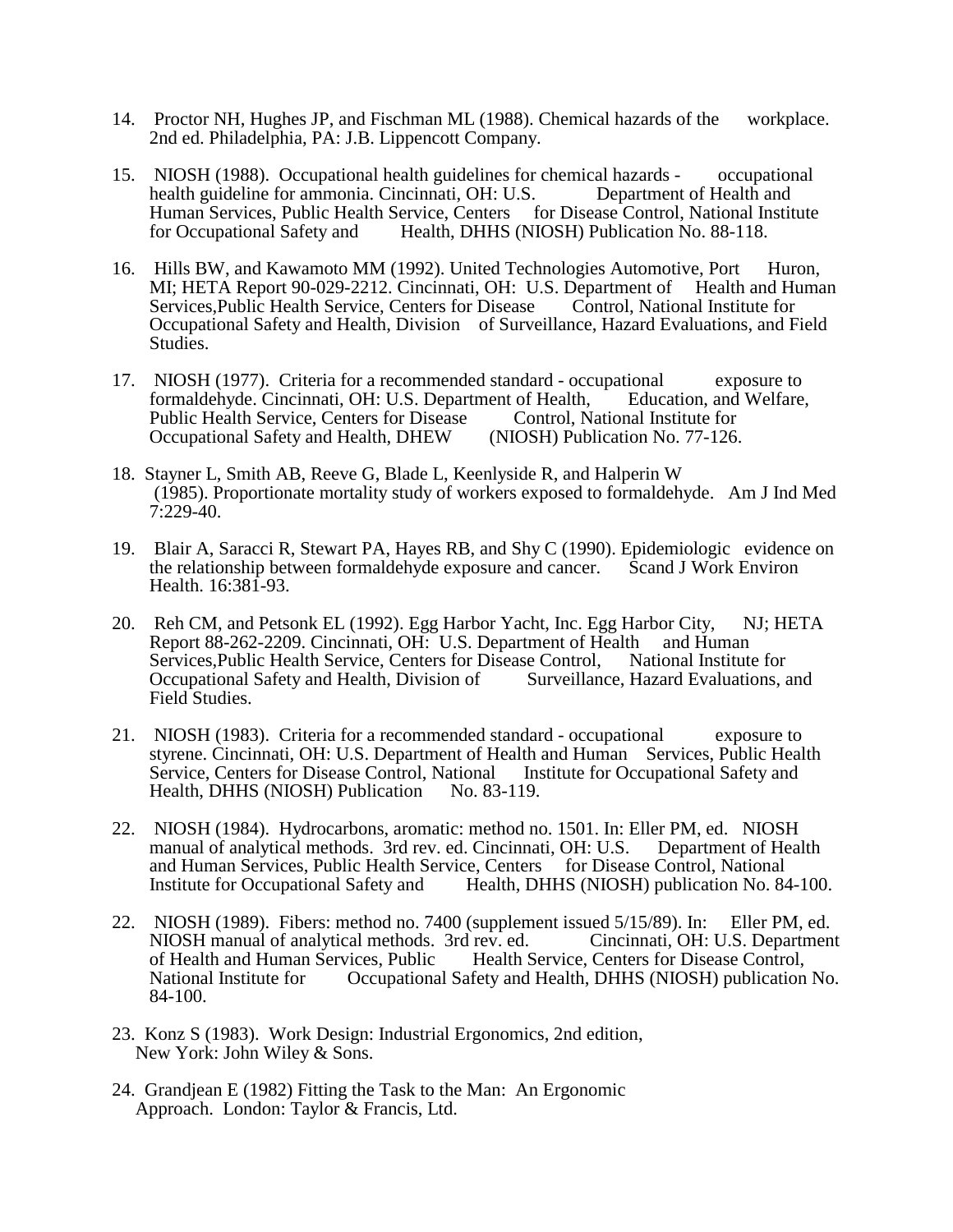- 25. Buckle PW, Stubbs DA, and Baty D (1986). Musculoskeletal disorders (and discomfort) and associated work factors. Chapter 2. In: Corlett, N., Wilson, J., and Manenica, I., eds, The ergonomics of working postures, Philadelphia, PA: Taylor & Francis.
- 26. OSHA (1992). Occupational exposures to formaldehyde; final rule. The Occupational Safety and Health Administration, Washington, DC in Federal Register 57(102)22289-22328. U.S. Governmental Printing Office, Washington, D.C.

### **VIII. AUTHORSHIP AND ACKNOWLEDGEMENTS**

| Report prepared by:      |                      | Daniel Habes, M.S.E.<br><b>Industrial Engineer</b><br>Psychophysiology and Biomechanics                                            |
|--------------------------|----------------------|------------------------------------------------------------------------------------------------------------------------------------|
|                          |                      | Section<br>Division of Biomechanical and<br><b>Behavioral Sciences</b>                                                             |
|                          |                      | Nancy Clark Burton, M.P.H., M.S.<br>Industrial Hygienist<br>Industrial Hygiene Section                                             |
|                          | <b>Field Studies</b> | Sherry Baron, M.D., M.P.H.<br><b>Medical Officer</b><br><b>Medical Section</b><br>Division of Surveillance, Hazard Evaluations and |
| <b>Field Assistants:</b> |                      | Phoebe Fisher, R.N., M.P.H.<br><b>Public Health Nurse</b>                                                                          |
|                          |                      | Glenn Doyle<br>Psychology Technician<br>Division of Biomechanical and                                                              |

## **IX. DISTRIBUTION AND AVAILABILITY OF REPORT**

Copies of this report may be freely reproduced, and are not copyrighted. Single copies of this report will be available for a period of 90 days from the date of this report from the NIOSH Publications Office,

Behavioral Sciences

4676 Columbia Parkway, Cincinnati, Ohio 45226. To expedite your request, include a self-addressed mailing label along with your written request. After this time, copies may be purchased from the National Technical Information Service (NTIS), 5285 Port Royal Rd., Springfield, VA 22161. Information regarding the NTIS stock number may be obtained from the NIOSH Publications Office at the Cincinnati address. Copies of this report have been sent to:

1. Scott Molders, Inc.

2. Allied Industrial Workers Union

3. OSHA, Region V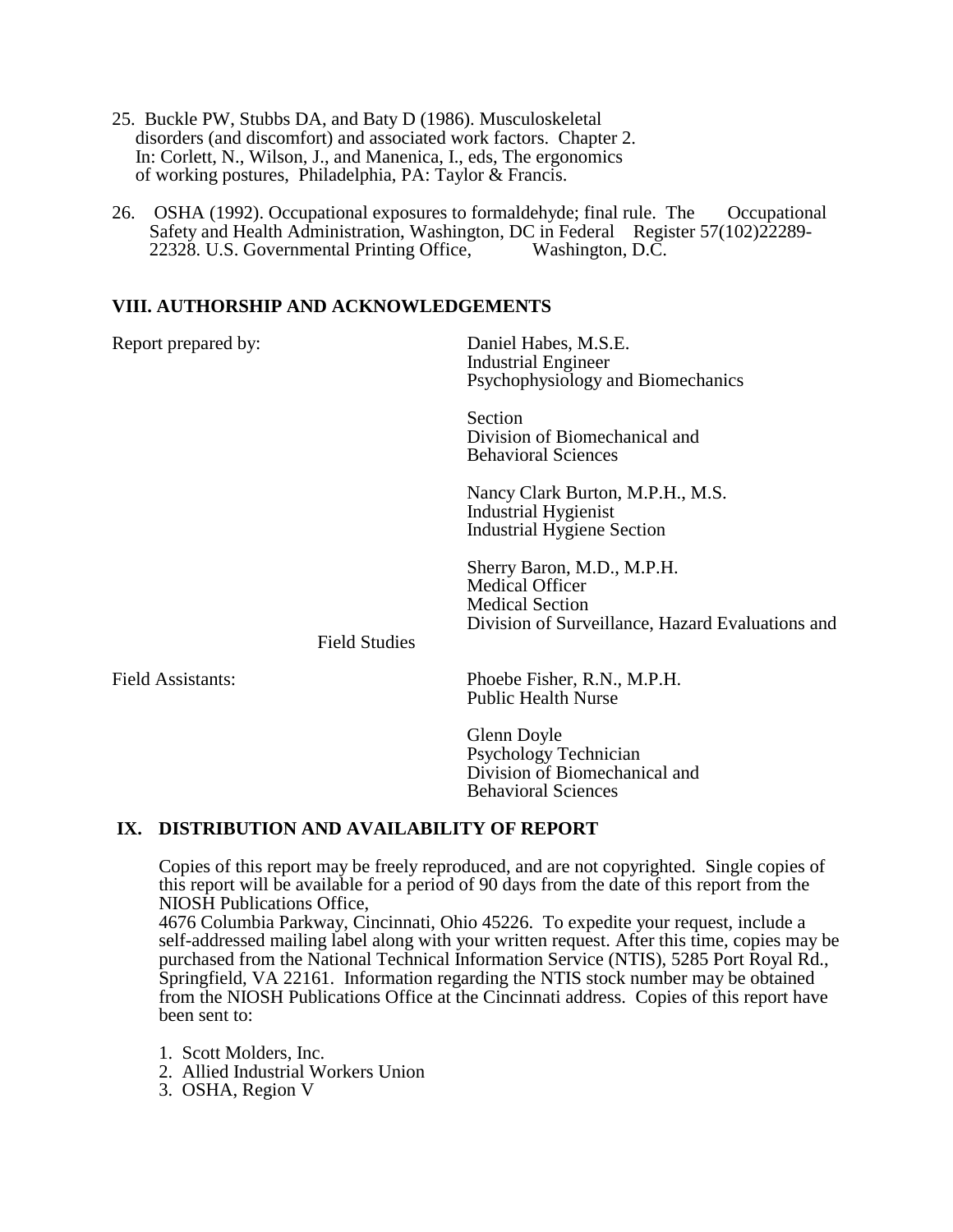For the purpose of informing affected employees, copies of this report shall be posted by the employer in a prominent place accessible to the employees for a period of 30 calendar days.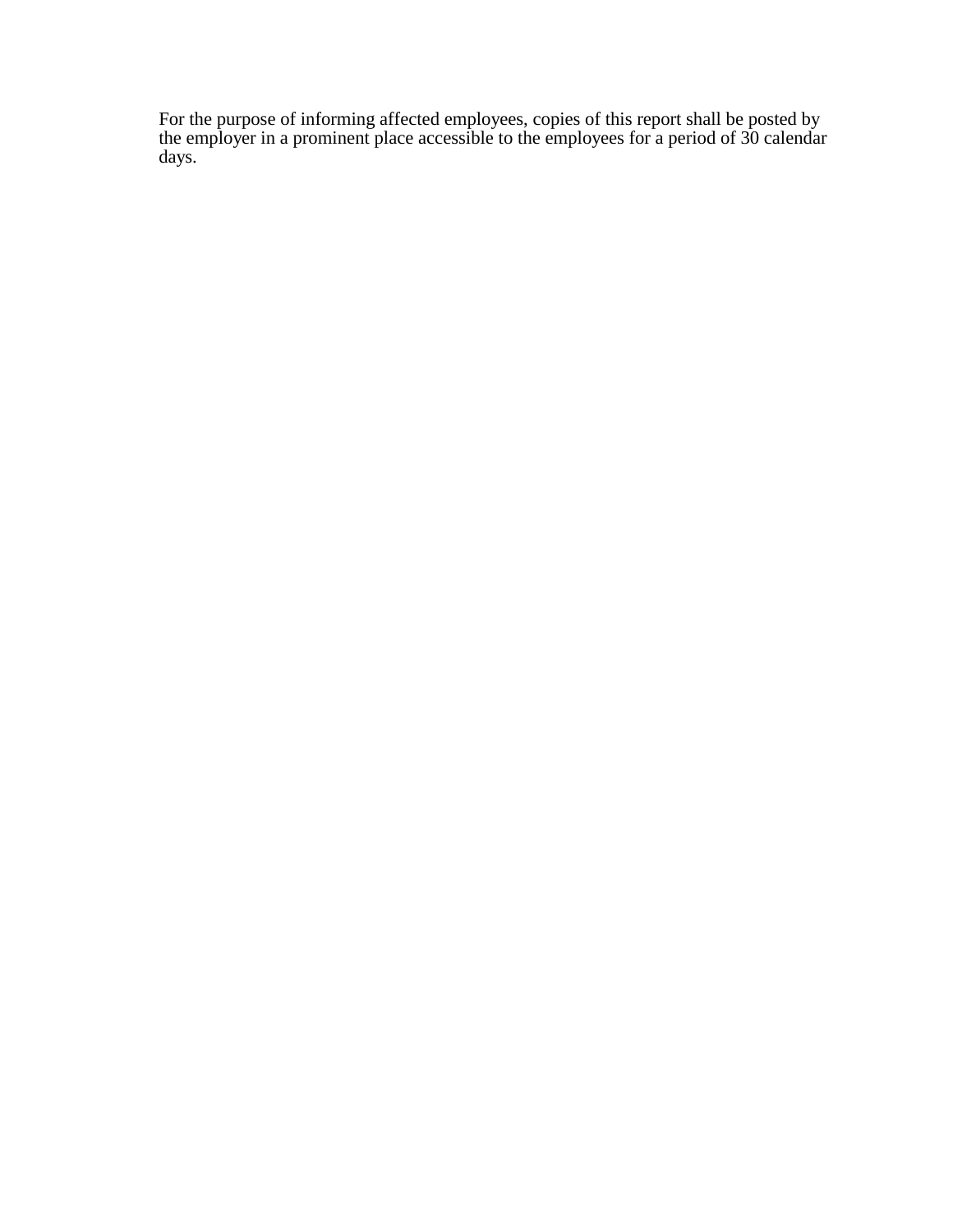### Table 1

#### Results of Direct Reading Survey for Ammonia, Phenol, and Formaldehyde

Scott Molders, Inc. Kent, Ohio HETA 91-003

# February 26, 1991

| Concentration (ppm)*                                                                  |       |                                                   |          |              |  |  |
|---------------------------------------------------------------------------------------|-------|---------------------------------------------------|----------|--------------|--|--|
| Location                                                                              | Time  | Ammonia                                           | Phenol   | Formaldehyde |  |  |
|                                                                                       |       |                                                   |          |              |  |  |
| Vicinity of                                                                           | 9:40  | Trace                                             | $ND**$   | ND           |  |  |
| Press #16                                                                             | 11:00 | Trace                                             | Trace    | ND           |  |  |
|                                                                                       | 2:05  | Trace                                             | ND       | ND           |  |  |
|                                                                                       |       |                                                   |          |              |  |  |
| Vicinity of                                                                           | 9:45  | Trace                                             | ND       | ND           |  |  |
| Press $#23$                                                                           | 2:15  | Trace                                             | Trace    | ND           |  |  |
| Vicinity of                                                                           | 9:50  | Trace                                             | ND       | ND           |  |  |
| Press $#19$                                                                           | 2:20  | Trace                                             | Trace    | ND           |  |  |
| <b>Evaluation Criteria:</b>                                                           |       | OSHA Permissible Exposure Limit (PEL) 35(STEL) 25 | 0.75     |              |  |  |
| NIOSH Recommended Exposure Limit (REL) 25<br><b>ACGIH Threshold Limit Value (TLV)</b> |       | 25                                                | 25<br>25 | LFC#         |  |  |

\* - parts per million

\*\* ND - none detected

# - Lowest Feasible Concentration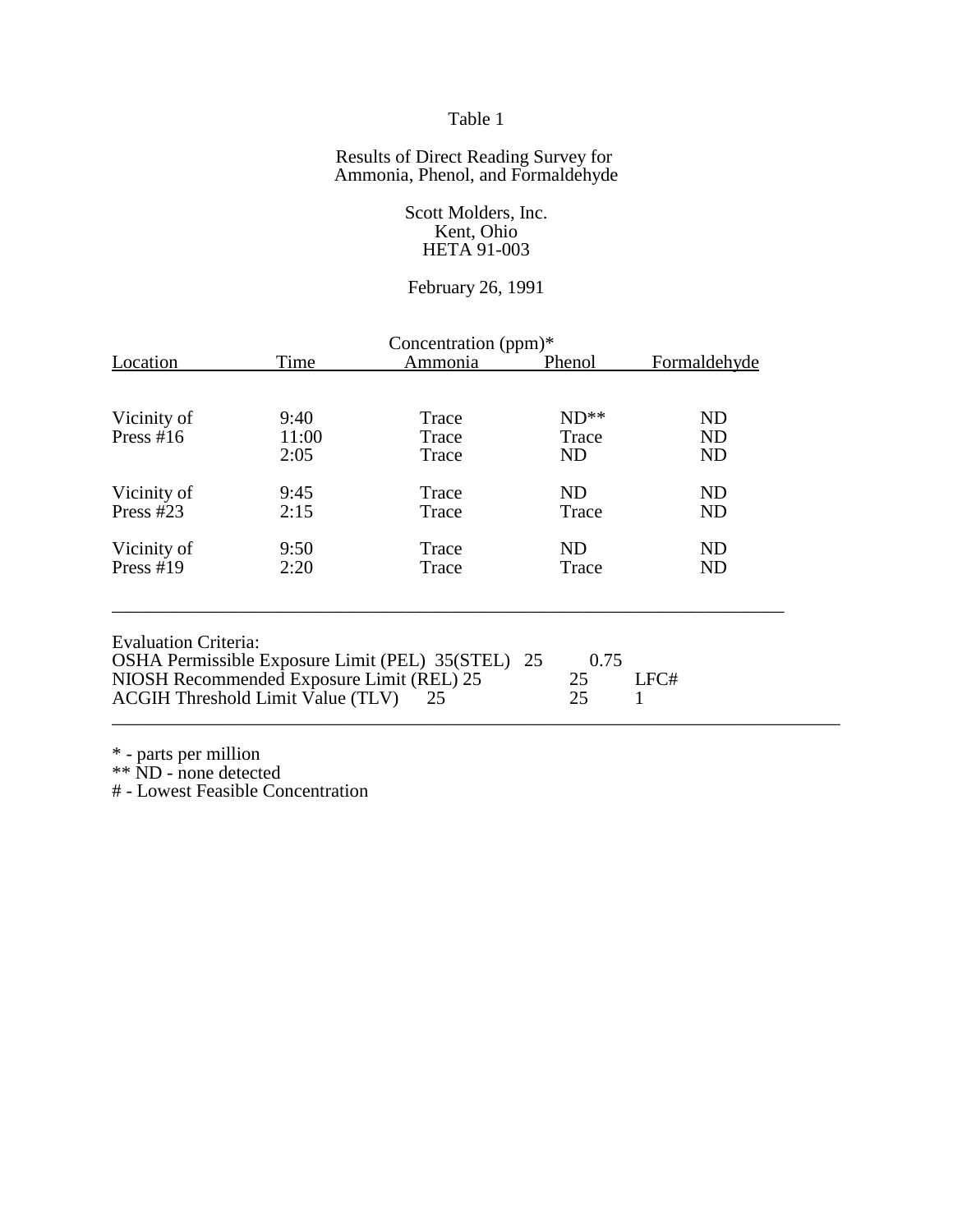## Table 2

## Results of Personal and Area Air Samples for Styrene

Scott Molders, Inc. Kent, Ohio HETA 91-003

## February 26, 1991

| Job/Location                                                                        | Sample<br>Time (mins) | Sample<br>Volume (liters) | Concentration<br>$(TWA - mg/m3)*$ |
|-------------------------------------------------------------------------------------|-----------------------|---------------------------|-----------------------------------|
| Personal:                                                                           |                       |                           |                                   |
| Press Operator #31                                                                  | 402                   | 80.5                      | 17.4                              |
| Press Operator #5                                                                   | 410                   | 82.1                      | 17.1                              |
| Area:                                                                               |                       |                           |                                   |
| Press $#31$                                                                         | 439                   | 87.8                      | 45.5                              |
| Press $#5$                                                                          | 443                   | 88.7                      | 6.2                               |
| <b>Evaluation Criteria:</b>                                                         |                       |                           |                                   |
| OSHA Permissible Exposure Limit (PEL)<br>NIOSH Recommended Exposure Limit (REL) 215 | 215                   |                           |                                   |
| <b>ACGIH Threshold Limit Value (TLV)</b>                                            | 213                   |                           |                                   |

\* TWA-mg/m3 - Time-weighted average - milligrams per cubic meter

Limit of Detection (LOD): 0.02 milligrams per sample Limit of Quantitation (LOQ): 0.04 milligrams per sample